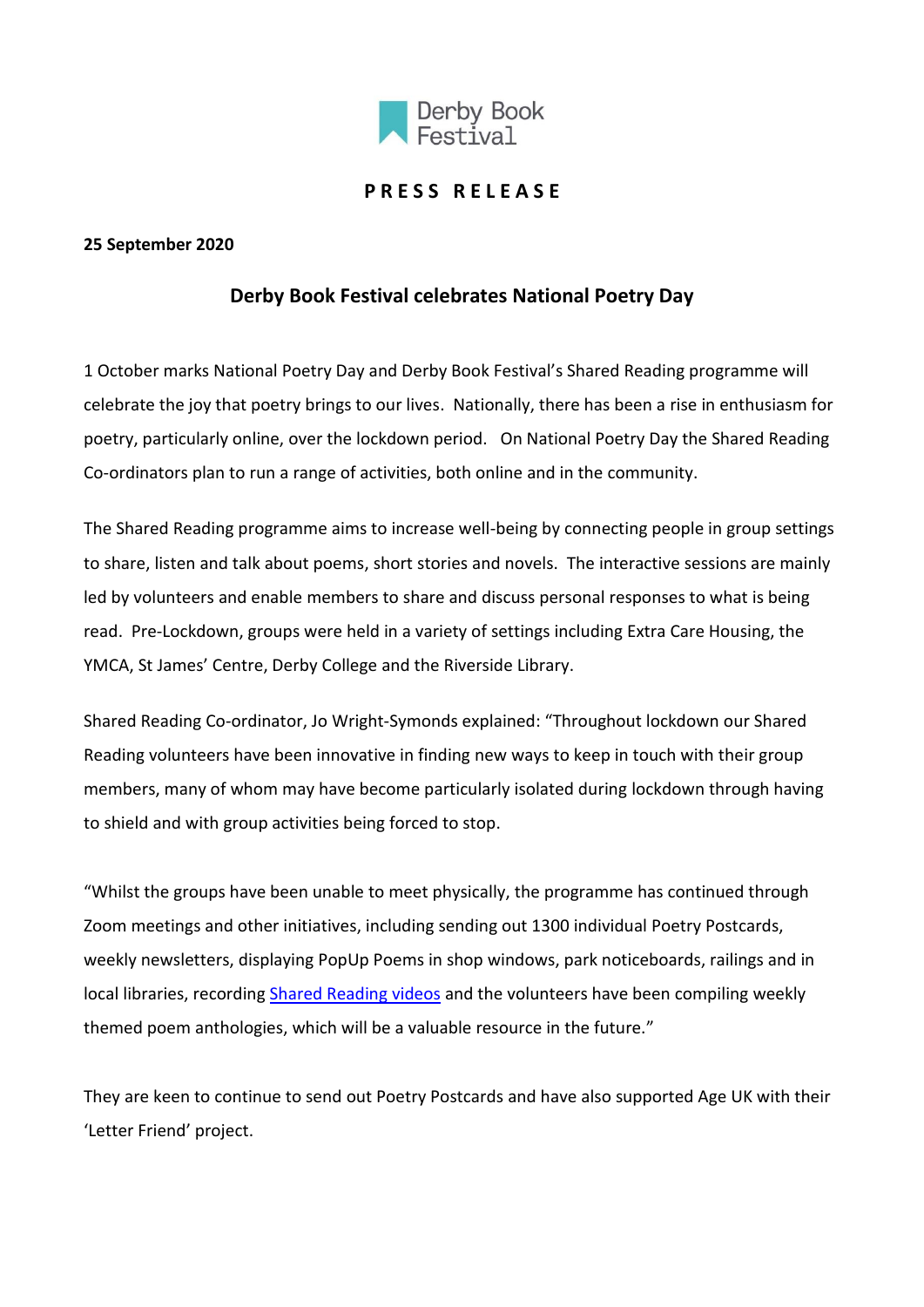On National Poetry Day activities will include:

- a downloadable poetry quiz
- the display of more PopUpPoems across shops, arts venues, libraries, houses, fences and gardens
- encouraging people to pass on a poem on a postcard
- poetry reading performances across the city (subject to Covid guidelines) see photo opportunity below
- creating an anthology of poems based on the National Poetry Day theme of 'Vision.'

Lyndsey Ramsden, one of the two Shared Reading Co-ordinators, says: "People of all ages and backgrounds can benefit from Shared Reading. It creates a safe, supportive and relaxed environment which fosters a sense of well-being, enjoyment and connectedness. This can lead to improved confidence, reduced social isolation and stronger more supportive communities."

Established four years ago, last year the Shared Reading programme successfully secured funding for three years from the National Lottery Community Fund to expand groups across Derby and Derbyshire.

To find out more about Shared Reading, how to become a volunteer, enquire about setting up a new group or arrange for someone to receive a Poetry Postcard or a PopUp Poem to display, email: shared.reading@derbybookfestival.co.uk

#### **ENDS**

#### **For further press information, please contact:**

Sian Hoyle, Executive Director, Derby Book Festival on 0776 1379562 or email: sian@derbybookfestival.co.uk

### **NOTES TO EDITORS:**

#### **Photo opportunity:**

You are invited to join Jo Wright-Symonds, Shared Reading Co-ordinator, at 11am on Thursday 1 October outside Parklands View Extra Care Housing complex, Bath St, Derby DE1 3FG, on the edge of Darley Park, where she will be performing socially distanced readings of poems to six residents who haven't been able to meet as a Shared Reading Group since March. The reading will last approx 15 minutes and if more than 6 residents want to attend, there will be another session at 11.30am. Jo will be available for interviews.